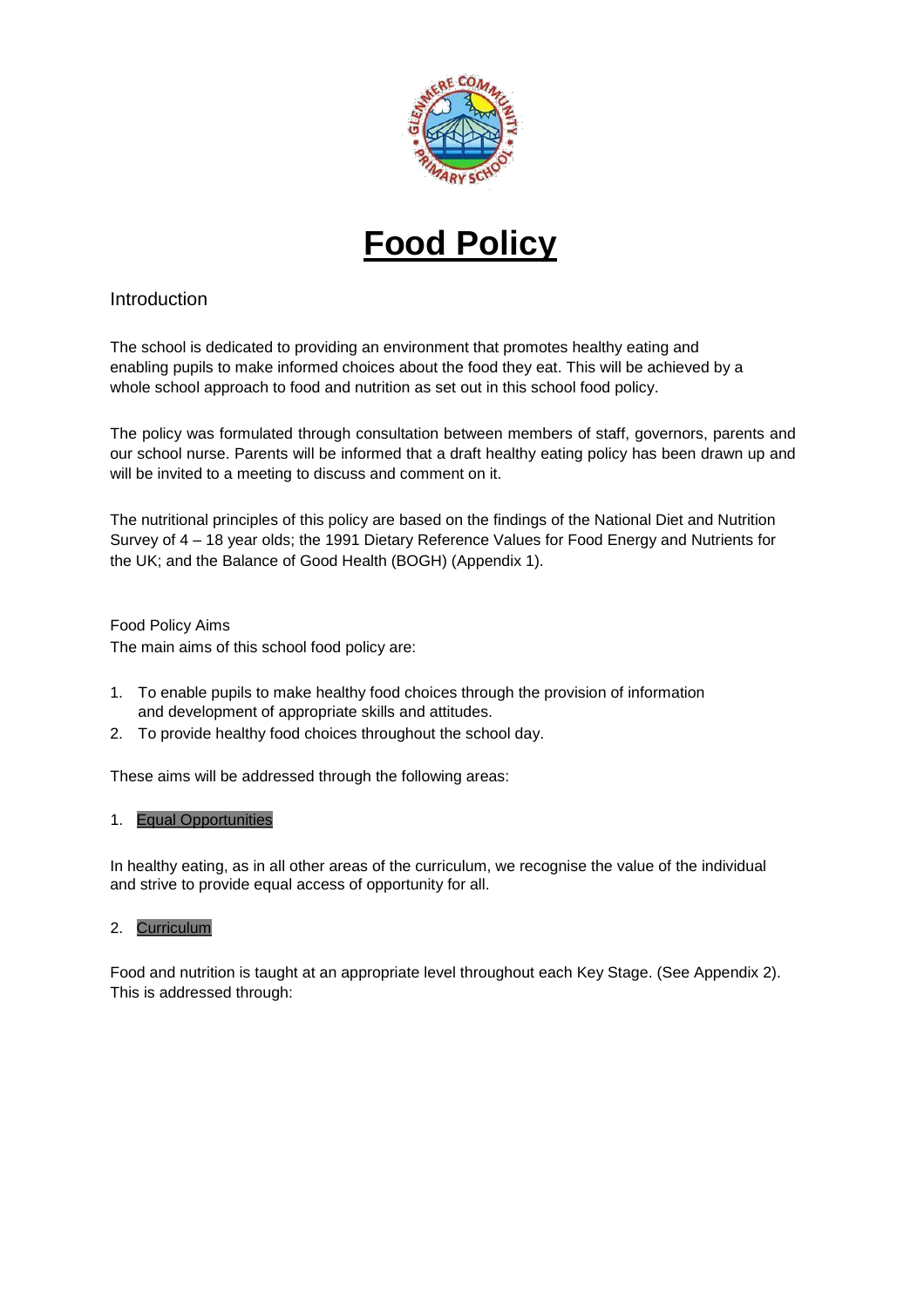## Teaching Methods

Effective teaching requires pupils to develop their understanding of healthy eating issues and appropriate skills and attitudes to assist them in making informed decisions. Teaching methods adopted in the classroom offer a rich variety of opportunities for participatory learning and include debating issues, group discussions and role-play.

#### Leading by example

Teachers, caterers and school nurses have a key role in influencing pupils' knowledge, skills and attitudes about food, so it is important that they are familiar with healthy eating guidelines. To facilitate this, staff will meet to discuss this draft policy in anticipation of it being adopted. It will then be reviewed in accordance with the school M and E and policy review cycle.

#### Visitors in the classroom

This school values the contribution made by the school nurse in supporting class teachers and appreciates the valuable contribution of outside agencies. We believe it is the responsibility of the school to ensure that the contributions made by visitors to the classroom reflect our own philosophy and approach to the subject. The status of visitors to the school is always checked ensuring that the content of the visitor's talk is suitable for the ages of the pupils.

#### Resources

Resources for the teaching of healthy eating are stored with the school Science resources and we are currently collecting resources to aid the teaching of aspects covered in the QCA Citizenship and PHSCE curricula recently adopted by the school.

## Eval u at ion o f P up ils' L ear n ing

Due to the nature of some of the activities undertaken in PHSCE it is not appropriate to assess everything that the pupils do. Scientific aspects of the work will be assessed in end of year tests or through formative assessment at the beginning of a unit of work to establish baseline levels of knowledge/understanding followed by summative assessment to indicate progress. Other aspects of healthy eating work are evaluated through quizzes, word searches, games and role-play.

#### 3. Food and Drink Provision Throughout the School Day

## National Nutritional Standards for School Lunches

The Government introduced National Nutritional Standards for School Lunches that became compulsory in April 2001. These standards apply to all hot and cold midday meals prepared for pupils during term time, including packed lunches. The standards describe how many servings from each food group of the Balance of Good Health should be available at lunch.

Food prepared by the school catering team meets the National Nutritional Standards for School Lunches.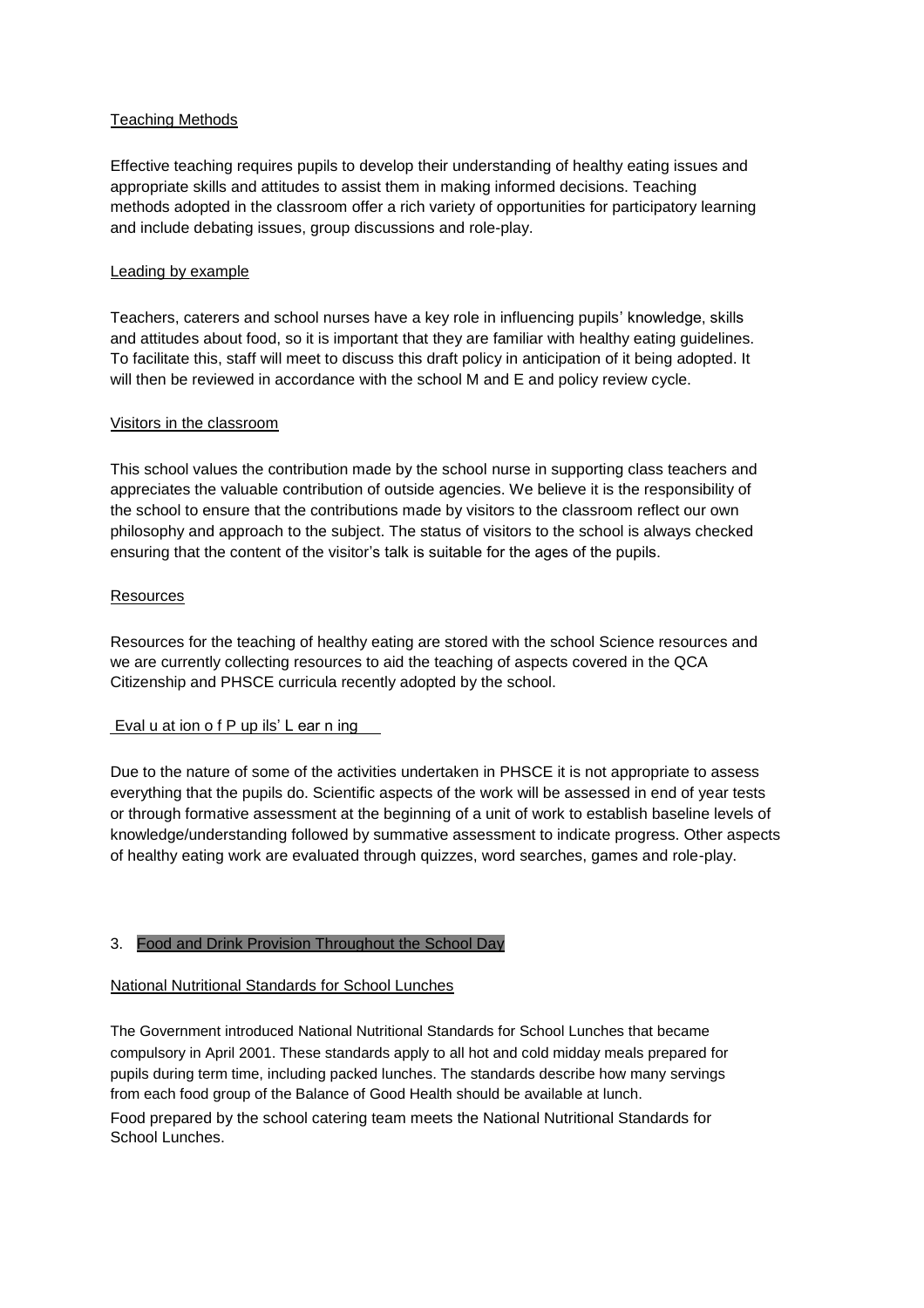## Tuck-shops

The school does not offer a regular sale of snacks to pupils. However, occasional tuck-shops run by pupils themselves in order to raise money for charity are permitted to develop some aspects of Citizenship.

## **Snacking**

The school understands that snacks can be an important part of the diet of some young people and the right kind of snack can contribute positively towards a balanced diet. Fruit is encouraged and provided free to KS1 pupils through participation in The National Fruit and Vegetable Scheme Children in KS 2 can bring in fruit to eat at breaktime and also the food support team at the school sell toast at breaktime. Sweets, crisps and chocolate are not allowed for consumption during morning break. Parents are informed of this on the 4+ induction day and it is written into the school prospectus given to parents of pupils new to the school.

## Use of Food as a Reward

The school dos not encourage the regular eating of foods high in sugar or fat, especially as a reward for good behaviour or academic or other achievements. Other methods of positive reinforcement are used in school such as stickers, smartpoints, certificates for Best Work and Golden Time.

#### Drinking Water

The school recognises the benefits of maintaining adequate levels of hydration. Pupils are encouraged to bring in bottles of water so long as it is of the "no-spill" type and keep them on the table where they are working. This is in addition to provision supplied by standard drinking fountains. In addition to this, milk is sold in each Key Stage (and is available free of charge for under fives and all pupils entitled to FSM).

## 4. Food and Drink brought into School

Snacks for morning break time have been referred to earlier in this policy.

Sweets brought in by pupils to share with others as part of their birthday celebration are distributed at the end of the day for consumption at home.

The school encourages parents and carers to provide children with packed lunches that adhere to the National Nutritional Standards for Healthy School Lunches.

#### 5. Special Dietary

#### Requirements Vegetarians

School caterers offer a vegetarian option at lunch-time every day.